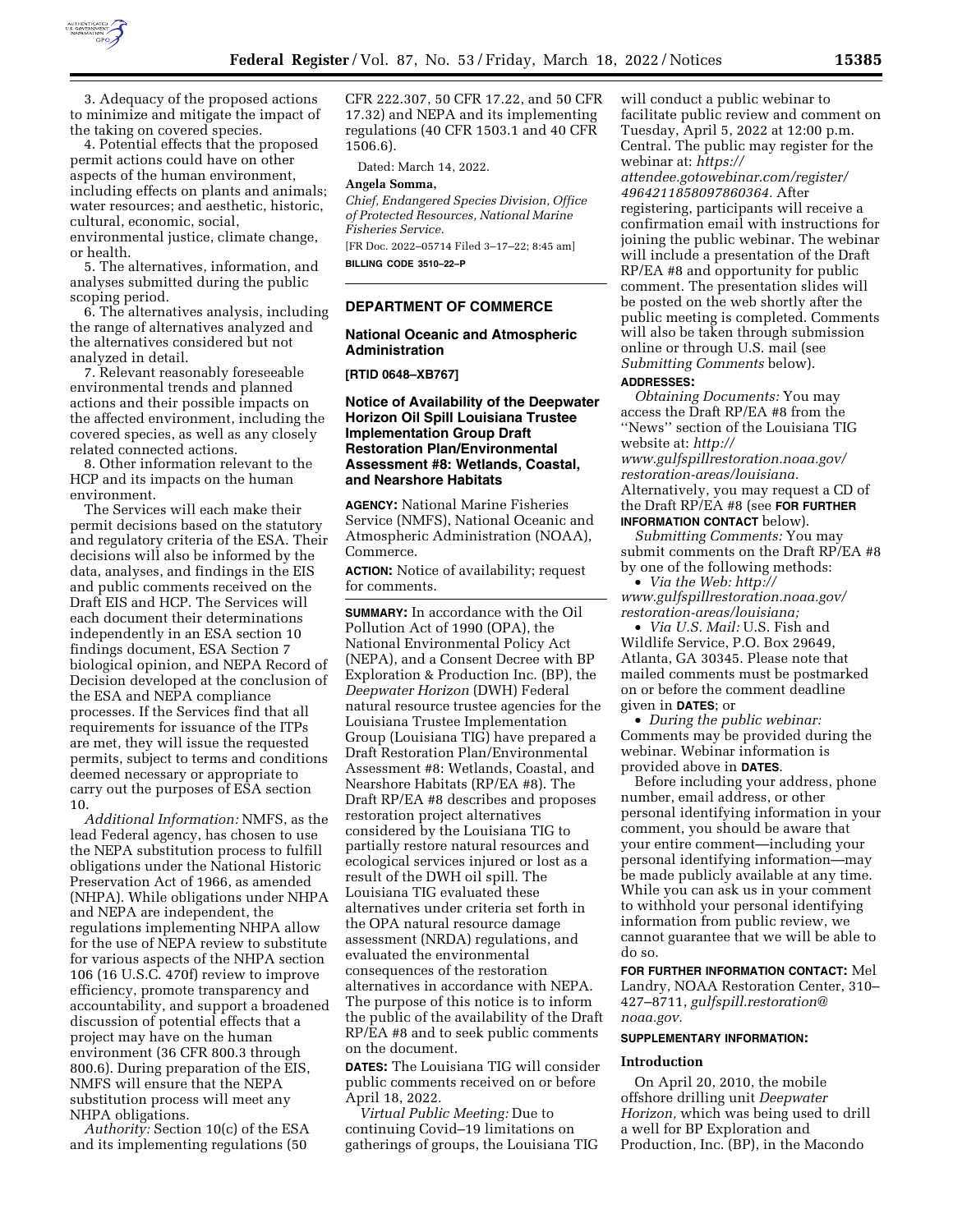prospect (Mississippi Canyon 252– MC252), experienced a significant explosion, fire, and subsequent sinking in the Gulf of Mexico, resulting in an unprecedented volume of oil and other discharges from the rig and from the wellhead on the seabed. The DWH oil spill is the largest off shore oil spill in U.S. history, discharging millions of barrels of oil over a period of 87 days. In addition, well over one million gallons of dispersants were applied to the waters of the spill area in an attempt to disperse the spilled oil. An undetermined amount of natural gas was also released into the environment as a result of the spill.

The DWH Federal and State natural resource trustees (DWH Trustees) conducted the natural resource damage assessment for the DWH oil spill under OPA (OPA; 33 U.S.C. 2701 *et seq.*). Pursuant to OPA, Federal and State agencies act as trustees on behalf of the public to assess natural resource injuries and losses and to determine the actions required to compensate the public for those injuries and losses. OPA further instructs the designated trustees to develop and implement a plan for the restoration, rehabilitation, replacement, or acquisition of the equivalent of the injured natural resources under their trusteeship, including the loss of use and services from those resources from the time of injury until the time of restoration to baseline (the resource quality and conditions that would exist if the spill had not occurred) is complete.

The DWH Trustees are:

• U.S. Department of the Interior (DOI), as represented by the National Park Service, U.S. Fish and Wildlife Service, and Bureau of Land Management;

• National Oceanic and Atmospheric Administration (NOAA), on behalf of the U.S. Department of Commerce;

• U.S. Department of Agriculture (USDA);

• U.S. Environmental Protection Agency (EPA);

• State of Louisiana Coastal Protection and Restoration Authority, Oil Spill Coordinator's Office, Department of Environmental Quality, Department of Wildlife and Fisheries, and Department of Natural Resources;

• State of Mississippi Department of Environmental Quality;

• State of Alabama Department of Conservation and Natural Resources and Geological Survey of Alabama;

• State of Florida Department of Environmental Protection and Fish and Wildlife Conservation Commission; and

• State of Texas: Texas Parks and Wildlife Department, Texas General Land Office, and Texas Commission on Environmental Quality.

The Trustees reached and finalized a settlement of their natural resource damage claims with BP in an April 4, 2016, Consent Decree approved by the United States District Court for the Eastern District of Louisiana. Pursuant to that Consent Decree, restoration projects in the Louisiana Restoration Area are now selected and implemented by the Louisiana TIG. The Louisiana TIG is composed of the following Federal Trustees: NOAA; DOI; EPA; and USDA.

# **Background**

The Draft RP/EA #8 is being released in accordance with OPA NRDA regulations at 15 CFR part 990, NEPA (42 U.S.C. 4321 *et seq.*), the Consent Decree, and the Final Programmatic Damage Assessment Restoration Plan/ Programmatic Environmental Impact Statement (PDARP/PEIS), which provided for an overall goal of ''Restore and Conserve Habitat.'' This restoration planning activity is proceeding in accordance with the PDARP/PEIS, which provided for various types of restoration, including restoration of wetlands, coastal, and nearshore habitat. Information on the Restoration Type being considered in the Draft RP/EA #8, as well as the OPA criteria against which project ideas are being evaluated, can be viewed in the PDARP/PEIS (*[http://](http://www.gulfspillrestoration.noaa.gov/restoration-planning/gulf-plan)*

*[www.gulfspillrestoration.noaa.gov/](http://www.gulfspillrestoration.noaa.gov/restoration-planning/gulf-plan)  [restoration-planning/gulf-plan](http://www.gulfspillrestoration.noaa.gov/restoration-planning/gulf-plan)*) and in the Overview of the PDARP/PEIS (*[http://](http://www.gulfspillrestoration.noaa.gov/restoration-planning/gulf-plan)*

*[www.gulfspillrestoration.noaa.gov/](http://www.gulfspillrestoration.noaa.gov/restoration-planning/gulf-plan)  [restoration-planning/gulf-plan](http://www.gulfspillrestoration.noaa.gov/restoration-planning/gulf-plan)*).

# **Overview of the Louisiana TIG Draft RP/EA #8**

For the Draft RP/EA #8, the Louisiana TIG assembled a list of 697 project alternatives for the restoration of wetlands, coastal, and nearshore habitat. These alternatives were based on proposals from the public as well as agencies, including projects submitted to the DWH Trustee or Louisiana TIG portals and projects submitted by individual state and Federal Trustees, including projects submitted on behalf of non-Trustee agencies. All alternatives underwent a step-wise screening process based on criteria established by OPA and the Louisiana TIG, whereby projects that did not meet the criteria were eliminated, and duplicative alternatives were combined. This resulted in six action alternatives for wetlands, coastal, and nearshore habitats, each of which are evaluated in the Draft RP/EA #8. Alternatives that

meet the criteria but are not carried forward as preferred alternatives may be considered in future restoration plans.

Of the six alternatives evaluated, four are proposed as preferred alternatives for the restoration of wetlands, coastal, and nearshore habitats. Three of the alternatives evaluated consider projects for Engineering and Design (E&D), and three of the alternatives evaluated consider projects for full implementation. The alternatives analyzed include the following:

• Bayou Pointe-aux-Chenes Ridge Restoration and Marsh Creation (E&D)— Non-preferred, \$4,736,900.

• New Orleans East Landbridge Restoration (E&D): Preferred, \$4,000,000.

• Raccoon Island Barrier Island Restoration (E&D): Preferred, \$8,200,000.

• Bayou Dularge Ridge and Marsh Restoration: Preferred, \$41,400,000.

• Bayou La Loutre Ridge Restoration and Marsh Creation Project (PO–0178): Preferred, \$21,200,000.

• Lake Lery Marsh Creation and Rim Restoration, Increment 3: Non-preferred, \$19,420,000.

The Draft RP/EA #8 also evaluates a No Action Alternative, under which no project would be constructed and no additional costs would be incurred at this time.

The Louisiana TIG has examined the injuries assessed by the DWH Trustees and evaluated restoration alternatives to address the injuries. In Draft RP/EA #8, the Louisiana TIG presents to the public its draft plan for providing partial compensation to the public for injured natural resources and ecological services in the Louisiana Restoration Area. The proposed action is intended to continue the process of using DWH restoration funding to restore natural resources injured or lost as a result of the DWH oil spill. Additional restoration planning for the Louisiana Restoration Area will continue.

### **Next Steps**

The public is encouraged to review and comment on the Draft RP/EA #8. A public webinar to facilitate the public review and comment process is scheduled for Tuesday, April 5 at 12:00 p.m. Central. After the public comment period ends, the Louisiana TIG will consider and address comments received before issuing a Final RP/EA #8. A summary of comments received and the Louisiana TIG's responses and any revisions to the document, as appropriate, will be included in the final document.